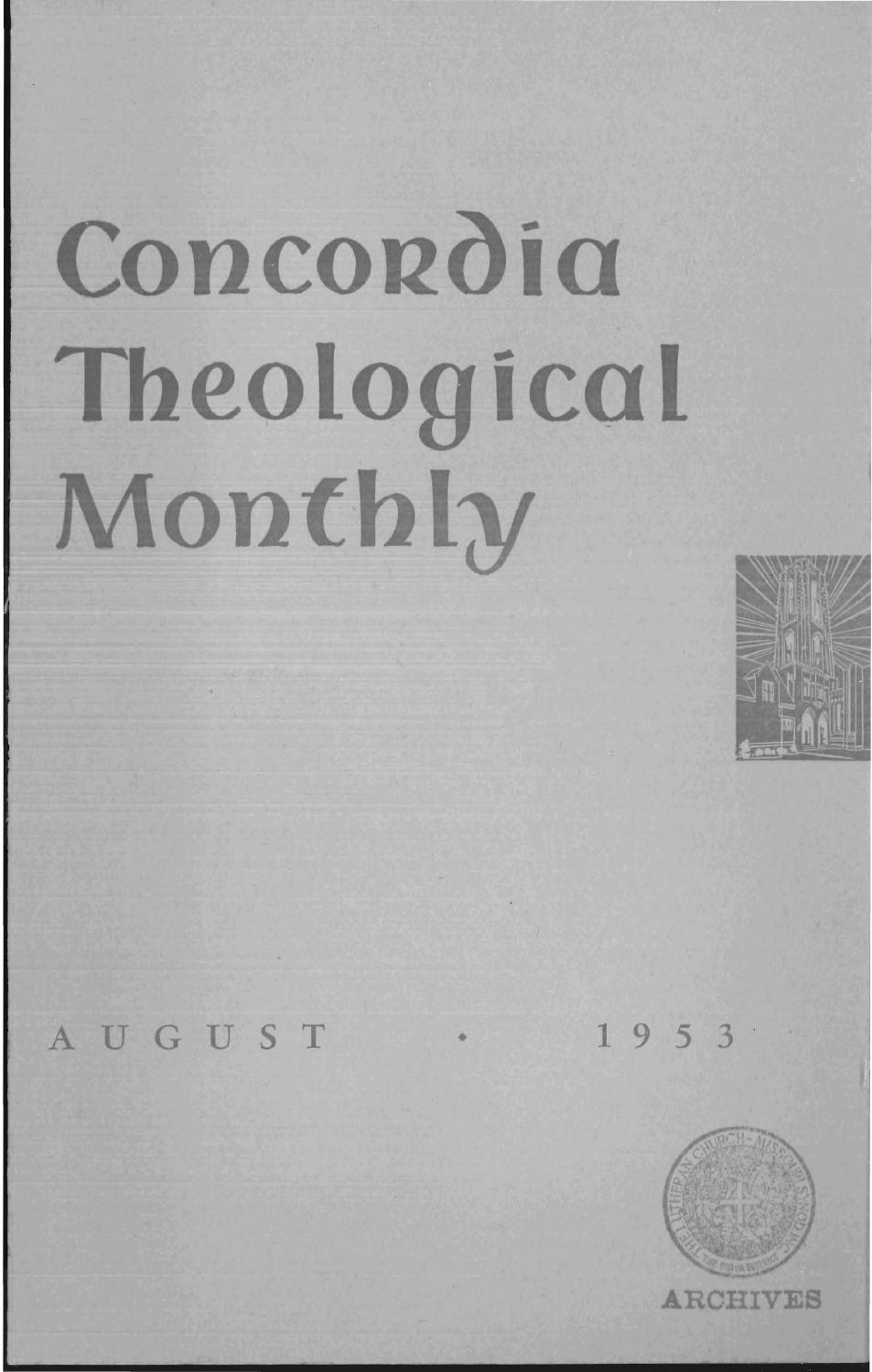### Concordia Theological Monthly

VOL. XXIV AUGUST, 1953 No. 8

## The Formal and Material Principles of Lutheran Confessional Theology

By F. E. MAYER

NOTE: This is a chapter in the author's forthcoming *Religious Bodies in*   $American. - ED.$ 

I

THE FORMAL PRINCIPLE

THE source of doctrine, or the formal principle, of Lutheran theology is *sola Scriptura,* the Scriptures alone. It does seem strange that with its avowed emphasis on the sole authority of the Scriptures the Lutheran Church nowhere has a specific article setting forth its attitude toward the Holy Scriptures. By contrast the early Reformed Confessions have an elaborate statement concerning the place and the scope of Scriptures, including even a list of all the books which are considered canonical.<sup>1</sup> The Lutheran Confessions have no specific article dealing with the Holy Scriptures for three reasons.

1. The Roman Catholic Church has never questioned the divine inspiration and authority of the canonical writings of the Old and the New Testament. In their conflict with Rome the Lutherans could take for granted that they and their opponents accepted the Bible as God's Word. For this reason the Augsburg Confession states repeatedly that the doctrines proclaimed among the Evangelicals are taken solely from the divine Holy Scriptures and asks that all criticisms of the Lutheran preaching be examined in the light of Scriptures.<sup>2</sup> Throughout the Apology, Melanchthon constantly appeals to the Sacred Scriptures, pleads with the Romanists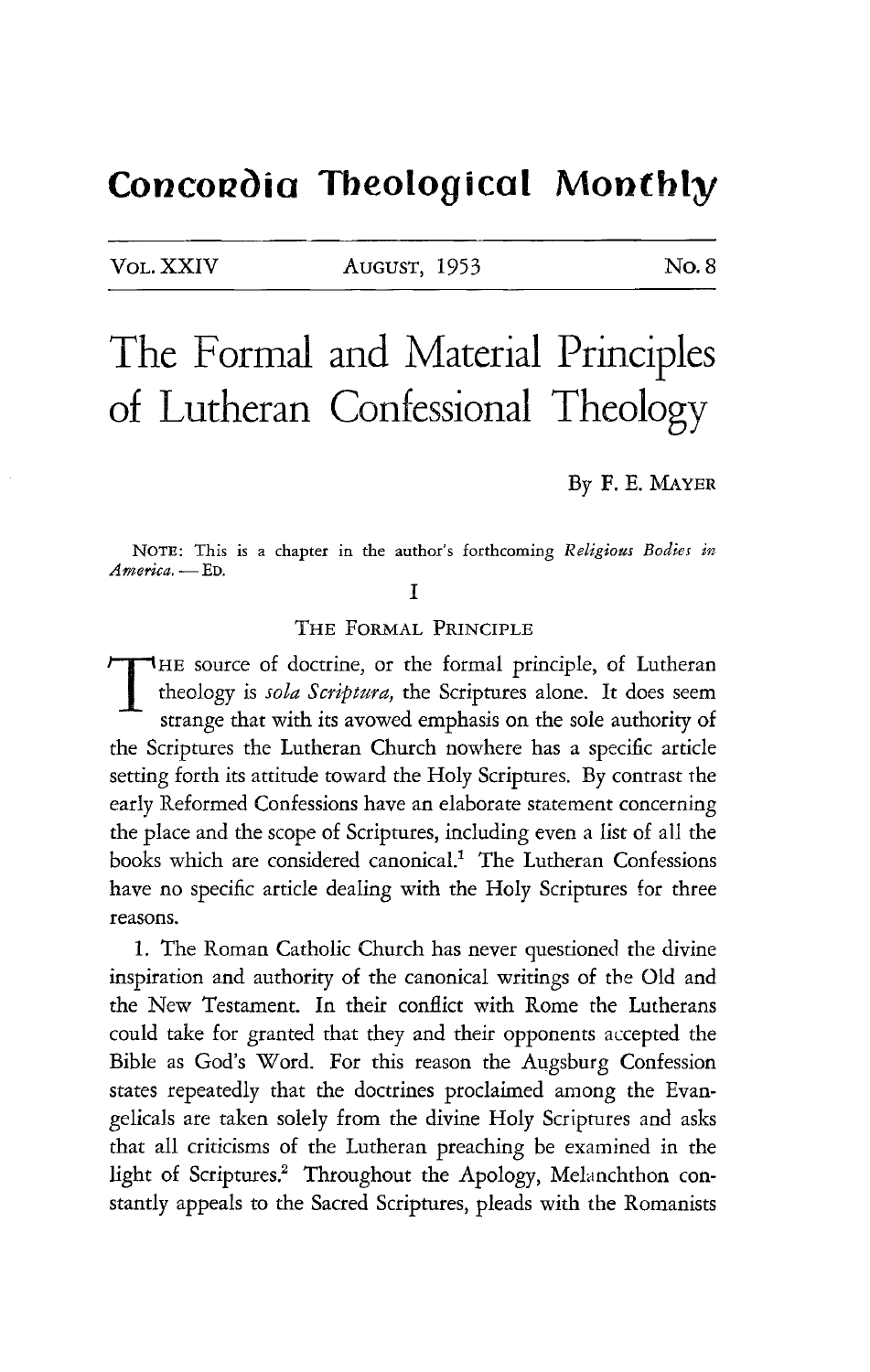to compare the Evangelicals' doctrines with the Scriptures, and complains that they simply ignore the many clear passages which show that faith alone justifies man; in short, says Melanchthon, the entire Scriptures support the doctrine proclaimed by the Evangelicals.3 Likewise the Smalcald Articles declare most emphatically that God's Word alone, and no one else, not even angels, shall determine the doctrine.<sup>4</sup> The authors of the Formula of Concord state specifically that the only rule and norm to judge doctrines are the prophetic and apostolic Scriptures of the Old and the New Testament, the pure fountain of Israel. All other writings of ancient and modern teachers are in no wise equal to Scripture, but subject to it and at best only witnesses to the truth.<sup>5</sup> And, finally, the preface to the entire Book of Concord is in reality only a further exposition of the opening paragraphs, stating that in the last days of the world's history God has granted a reappearance of the light of His Gospel and Word, "through which alone we receive true salvation." In this preface the authors of the Book of Concord describe the Augsburg Confession as having been prepared from the Word of God and the most holy writings of the Prophets and Apostles and as having been accepted as the norm and guide for teachers. They deplore the several controversies within the Lutheran Church, which would have been avoided if all parties had persevered in the pure doctrine of God's Word and regulated their teaching according to the rule of the divine Word, handed down to posterity in a godly and excellent way through its publicly approved symbols. And of the Book of Concord, the last of the Lutheran symbols, the leaders of Lutheranism stated that they accepted it because it agreed with the Word of God and also with the Augsburg Confession. Like a red thread the sole authority of the Scriptures runs through the Lutheran Confessions.

2. Lutheran theology usually distinguishes carefully between symbolics and dogmatics. Symbolics takes many things for granted which dogmatics must discuss in detail. In particular, symbolics is the study of the theses and antitheses in a given controversy and the examination of the Church's answer to the specific problem, not only as a statement of truth, but also as a confessional act. The word "confession" must be understood also as a verbal noun, probably primarily so. Symbolics has a doxological 6 and a some-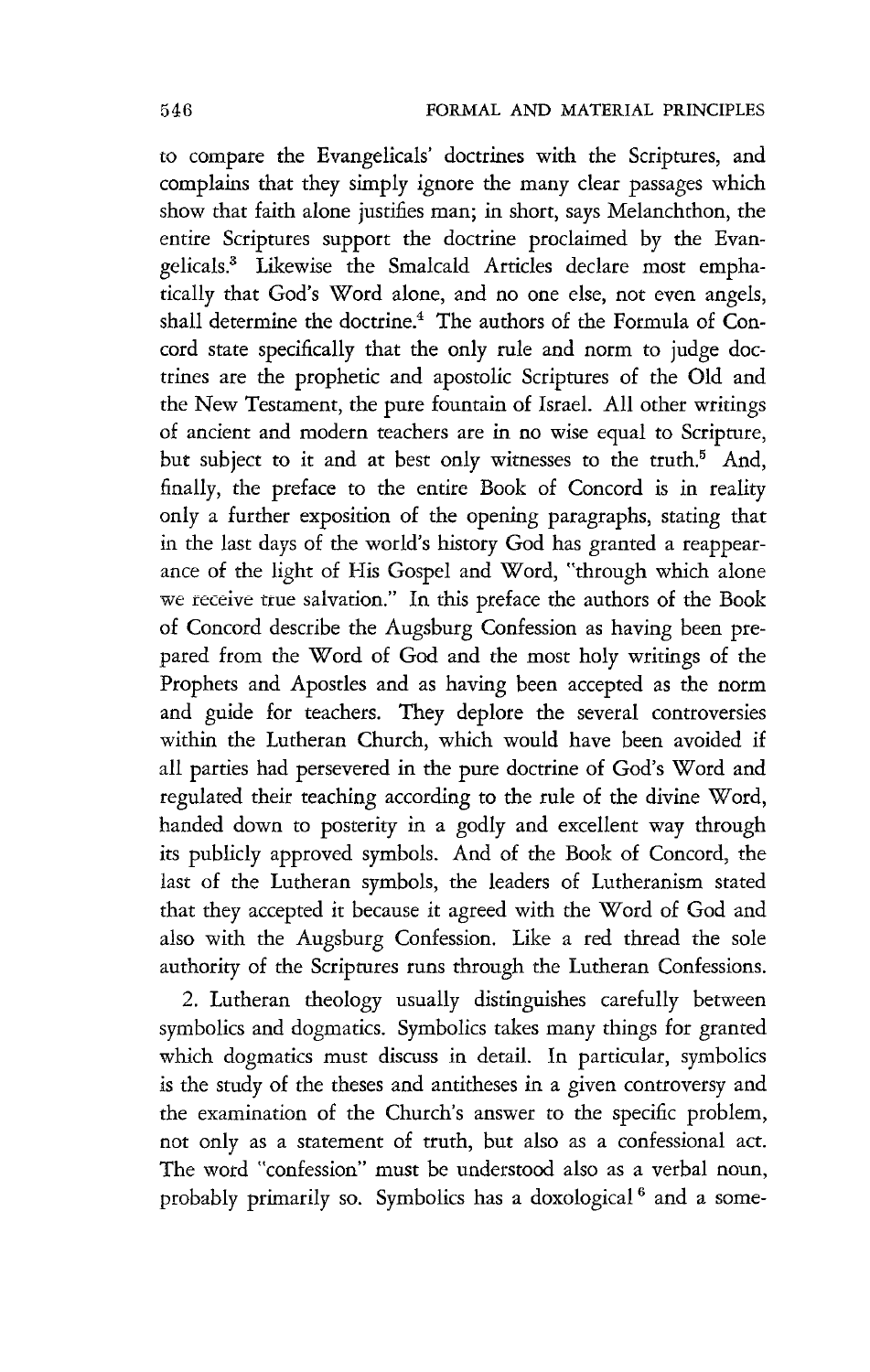what existential character. It deals with actual life situations and makes no attempt to present the Christian faith in every point nor in a systematic and comprehensive manner.

3. The Lutheran Confessions have no special article on the divine character of Scripture, because their interest was centered so prominently in a Christocentric approach to the Scriptures. They have no interest in an atomistic, prooftext, concordance approach to the Scriptures. The Confessions state that the entire Scriptures must always be presented according to their two main parts, Law and Gospel, for God's two most significant works are, first, to frighten and slay man and then to justify and vivify the frightened person. Thus, according to the Lutheran Confessions, the main thought of all the gospels and epistles of the entire Scriptures is to believe that in Christ Jesus through faith we have a gracious God.7 The Apology points out that "enthusiasts," humanists, and rationalists dissect the Scriptures into individual Bible texts and explain the articles concerning the righteousness of faith in a philosophical and a Jewish manner. But in this atomistic, Biblicist manner they actually abolish the doctrine of Christ as Mediator. Without the knowledge of the Gospel the Bible remains a meaningless and useless book.<sup>8</sup> But when the Scriptures are seen as Gospel, as *Evangelium*, the Word of God becomes the sanctuary above all sanctuaries which sanctifies the person and everything he does.<sup>9</sup>

Wherever this Word is preached, it becomes the power of God, an active and creative Word, and engenders the faith which accepts the Bible as Christ's inerrant and final word. This appears to be an argument in a circle. The fact is, of course, that this cannot be demonstrated by any rational arguments, but is a divinely wrought faith.10 The Lutheran Confessions take for granted that a Christian accepts the Scriptures as God's Word, both as God speaking in this Word here and now and as God's Word spoken in times past through the holy writers.<sup>11</sup> In Lutheran theology the believer does not accept the absolute authority of the Scripture as an *a priori*  truth, but because he has learned to know Christ as his divine Savior; has experienced the power of His Word in the Scriptures upon his heart; and relies implicitly on Christ's own statement concerning the divine character of the Scriptures. It is therefore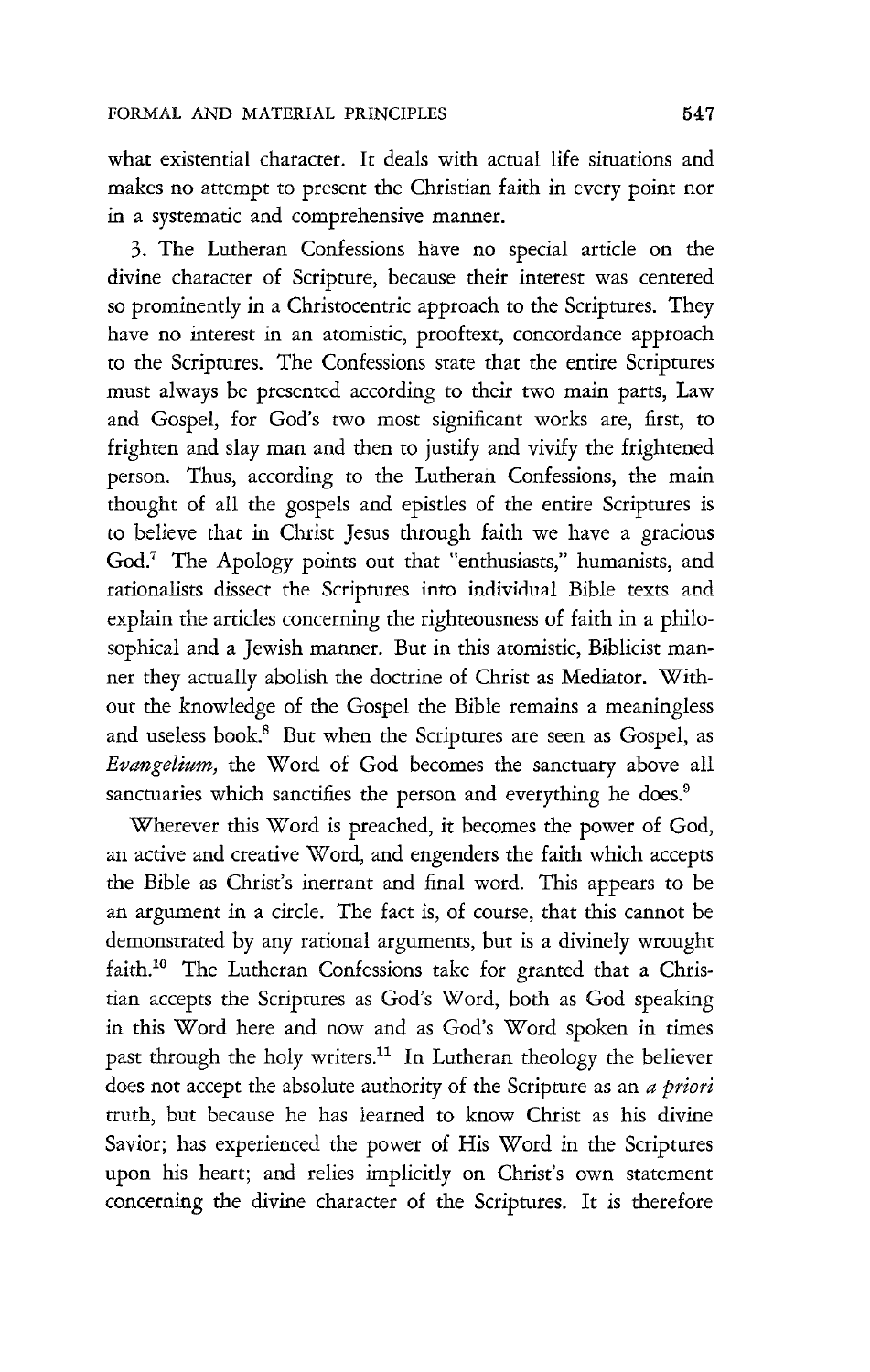proper to say that the formal principle of Lutheran theology is entirely Christological. This holds true with the same force also of the material principle, or the central thought.

#### II

#### THE MATERIAL PRINCIPLE

"Justification by Faith" is usually referred to as *articulus stantis et cadentis ecclesiae,* the article by which the Church stands and falls. When speaking of the material principle of theology, Lutherans do not have in mind a basic principle according to which a body of doctrines may be developed. The material principle of Lutheran theology is in reality only a synopsis and summary of the Christian truth. When Lutheran theologians speak of justification by faith as the material principle of theology, they merely wish to indicate that all theological thinking must begin at this article, center in it, and culminate in it. As the various facets of the diamond catch, refract, reflect the light, so the phrase "justification by faith alone" gives brilliance to every phase of Christian revelation, and in turn each facet of Christian truth sheds new brilliance on this so-called central doctrine, whether it is viewed as justification by faith, or as the work of Christ, or as the distinction between Law and Gospel, or as faith in Christ, or as the doctrine of the "righteousness before God." 12

In the Confessions this doctrine is usually presented either as the doctrine of Christ's work or the doctrine of justification. The Formula of Concord states:

This article concerning justification by faith is the chief article in Christian doctrine, without which no poor conscience can have any firm consolation or can truly know the riches of the grace of Christ.<sup>13</sup>

The Apology summarizes all the Scriptures in terms such as "the Gospel message," "absolution," "the forgiveness of sin," "justification," or in such concepts as "God's new relation to man" and "man's new relation to God." Melanchthon states:

In this controversy [that men obtain the remission of sin through faith alone and are justified) the chief topic of Christian doctrine is treated, which, understood aright, illumines and am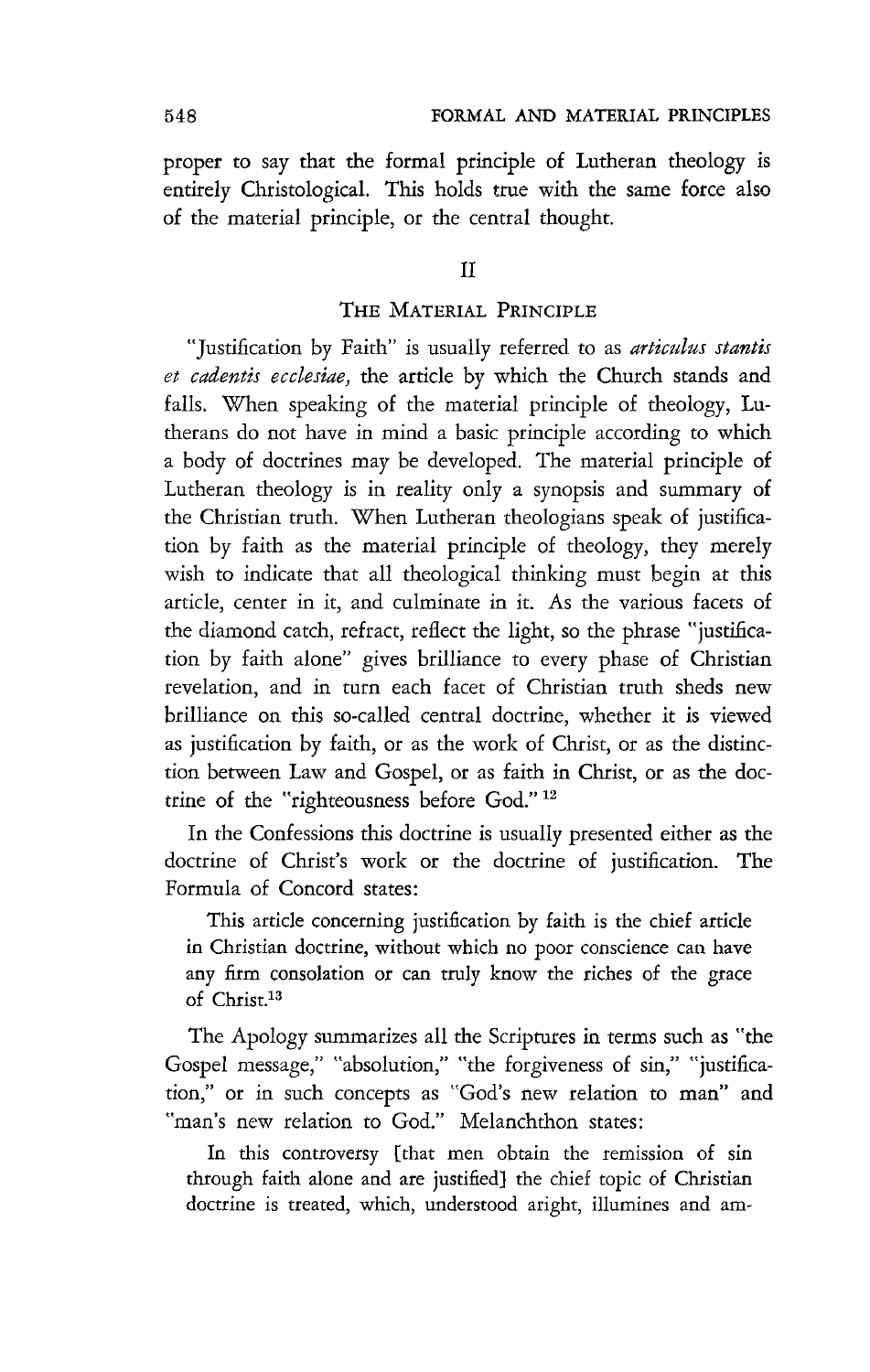plifies the honor of Christ and brings necessary and most abundant consolation to devout consciences.14

When in 1537 the Lutherans were confronted by the question whether for the sake of peace they could yield anything, Luther states concerning the "office and work of Jesus Christ, or our redemption":

Of this article nothing can be yielded or surrendered, even though heaven and earth, and everything should sink to ruin (Acts 4:12; Is.53:5). Upon this article all things depend which we teach and practice in opposition to the pope, the devil, and the world. Therefore, we must be sure concerning this doctrine and not doubt, otherwise all is lost, and the pope and the devil in all things gain the victory and suit over us.<sup>15</sup>

Only in the frame of references of the doctrine of justification can any Christian doctrine be considered in a salutary way. The doctrine of justification is, as it were, the strand on which all the pearls of Christian revelation are strung.<sup>16</sup>

St. Louis, Mo.

#### FOOTNOTES

- 1. The *Westminister Confession* lists the books which the English divines of the 17th cenrory accepted as canonical. Nowhere in the Lutheran Confessions is there such a list. The Lutheran Confessions are descriptive rather than prescriptive.
- 2. See the Preface to the Augsburg Confession. In the concluding paragraph of the doctrinal part of the Augsburg Confession the confessors state that the foregoing twenty-one articles contain the sum of their doctrine, in which there is nothing that varies from the Holy Scriptures.
- 3. Apology, XII, 66; IV, 102; 107 fl.; XX, 2; II, 50.
- 4. Smalcald Articles, B, II, 15, 10.
- 5. See Formula of Concord, *Sol. decl.,* Preface, 3.
- 6. The title page of the Augsburg Confession contains the quotation: "I will speak of Thy testimonies also before kings and will not be ashamed" (Ps.119:46).
- 7. Apol., IV, 87, 102; XII, 53; XX, 2.
- 8. Apol., III, 255.
- 9. Large Catechism, III Com., 91, 92, 100, 101.
- 10. H. Echternach, "The Lutheran Doctrine of the 'Autopistia' of Holy Scripture," trans. J. T. Mueller *(Concordia Theological Monthly, XXIII,* 241,272).
- 11. In Lutheran theology the Scriptures are both *Deus locutus*, and *Deus loquens* (God having spoken and God now speaking). Dialectical theology also employs this terminology. But it views Scripture as *Deus loquens,*  primarily in such a way that Scripture becomes the Word of God only in the existential moment of faith, in man's crisis or his encounter. Cp.